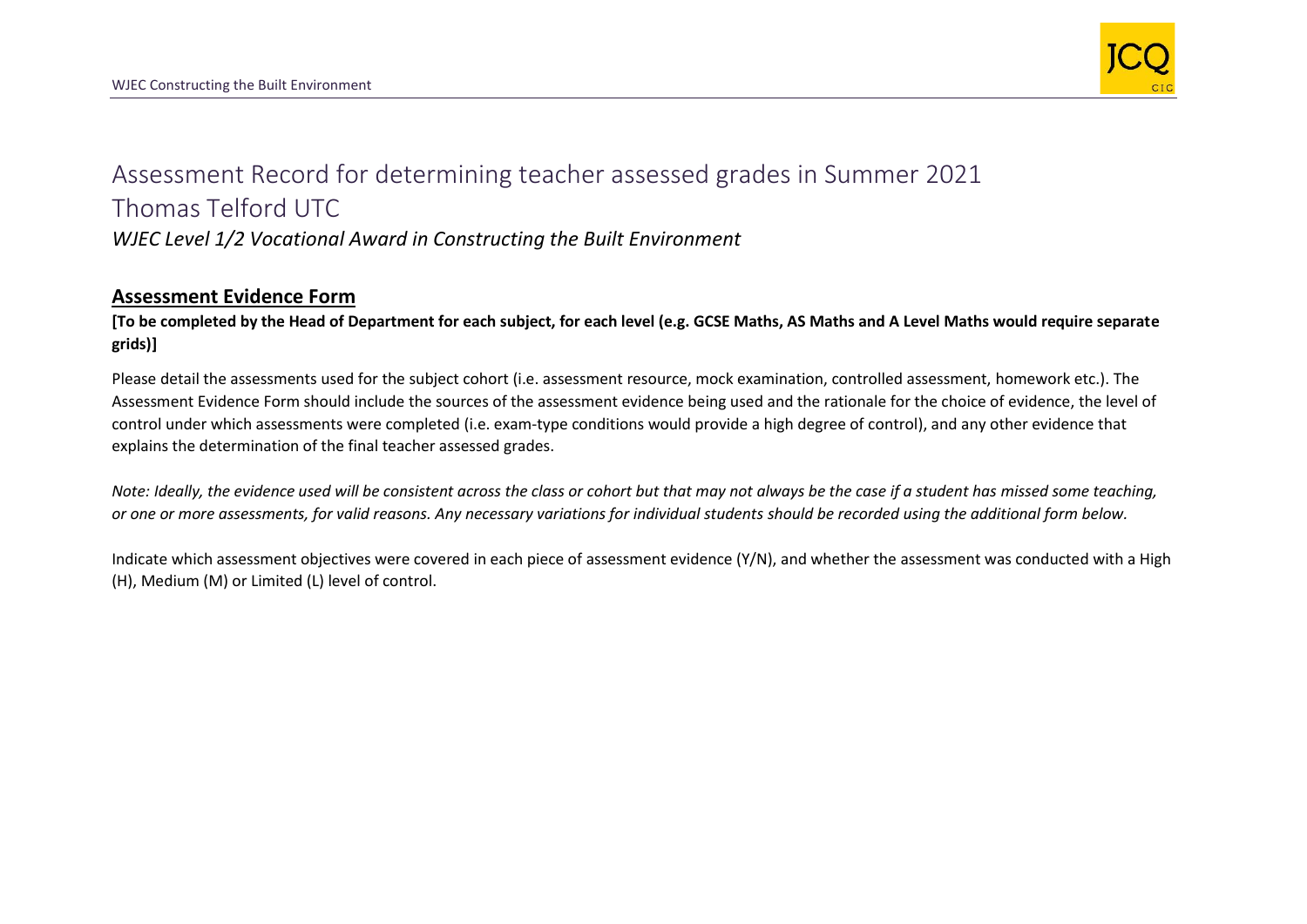

## WJEC Constructing the Built Environment

|                                                                                                                                              | Type of Assessment                      | Unit 1: Safety and Security in<br>Construction |                 |              |                 | Unit 2: Developing<br><b>Construction Principles</b> |                 |     | Unit 3: Planning<br><b>Construction Projects</b> |                 |             | Level of<br>Control<br>H, M, L |
|----------------------------------------------------------------------------------------------------------------------------------------------|-----------------------------------------|------------------------------------------------|-----------------|--------------|-----------------|------------------------------------------------------|-----------------|-----|--------------------------------------------------|-----------------|-------------|--------------------------------|
|                                                                                                                                              |                                         | AO1                                            | AO <sub>2</sub> | AO3          | AO <sub>4</sub> | AO1                                                  | AO <sub>2</sub> | AO3 | AO1                                              | AO <sub>2</sub> | AO3         |                                |
| 1. CBE1 - Mock paper<br>supplied by exam<br>board from a past<br>paper. Dec 2020.                                                            | Mock exam under mock exam<br>conditions | y                                              | y               | y            | y               |                                                      |                 |     |                                                  |                 |             | H                              |
| 2. CBE1 - Mock paper<br>supplied by exam<br>board from two past<br>papers. Marked by<br>assessor and internally<br>moderated. April<br>2021. | Mock exam under mock exam<br>conditions | y                                              | $\mathsf{v}$    | $\mathsf{v}$ | y               |                                                      |                 |     |                                                  |                 |             | H                              |
| 3. CBE2 - Coursework<br>assessment. Marked<br>by assessor, internally<br>moderated. 2021.<br>(L1P, L2P, L2M, L2D)                            | Non examined assessment                 |                                                |                 |              |                 | y                                                    | y               | y   |                                                  |                 |             | M                              |
| 4. CBE3 - Mini<br>assessment based on<br>part of an exam board<br>supplied paper.<br>Marked by assessor,<br>internally moderated.<br>2021.   | Mock exam under mock exam<br>conditions |                                                |                 |              |                 |                                                      |                 |     | $\mathsf{v}$                                     | y               | $\mathbf v$ | H                              |

**If an assessment objective has been omitted at subject cohort level please briefly outline the reasons why:-**

N/A

**Outline the rationale for the choice of assessment evidence used, i.e. why the evidence above was used and how it supported the grading decision:-**